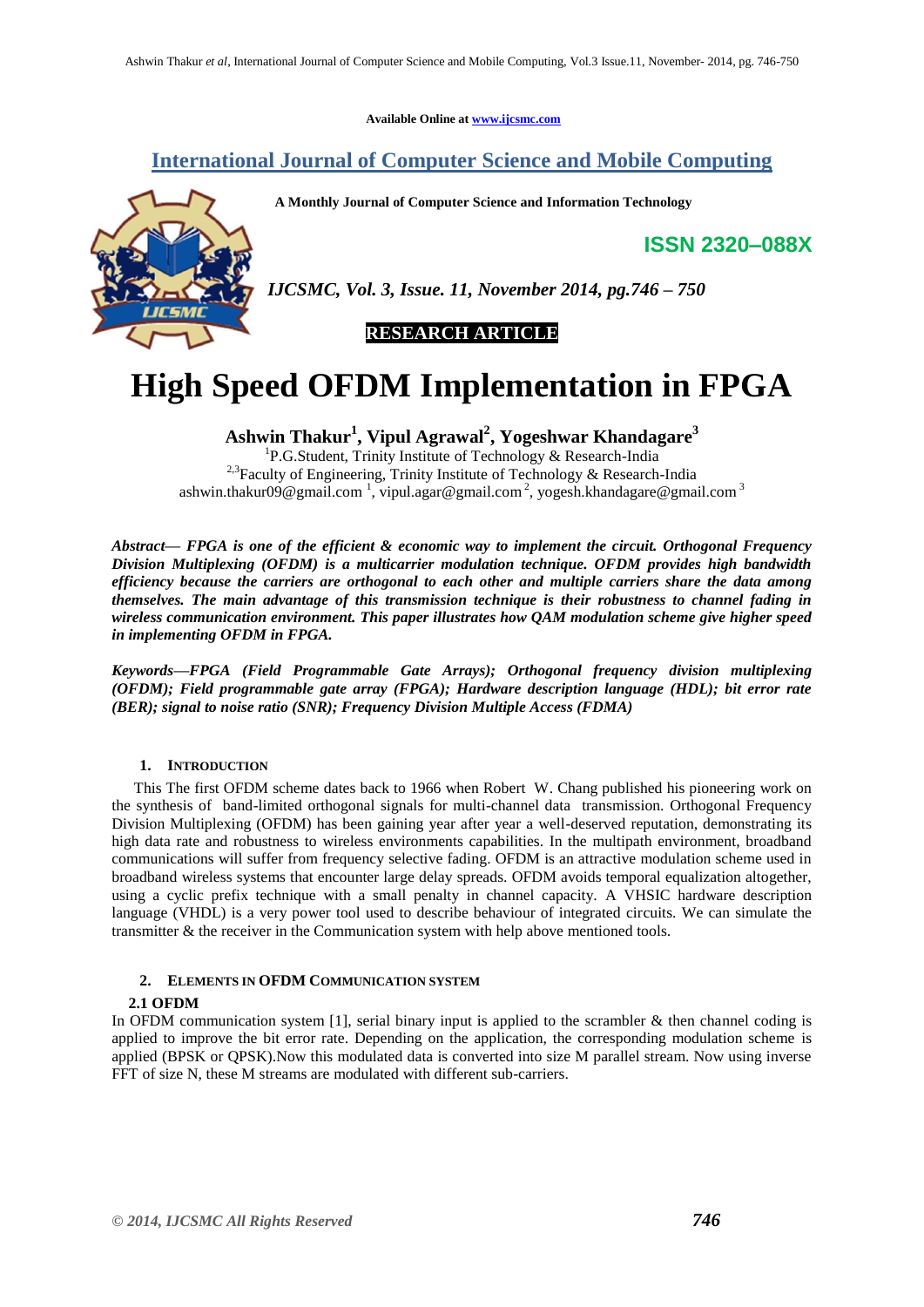

#### **Fig.2.2** OFDM receiver

#### **2.2 FPGA**

In order to implement large circuits, it is convenient to use a type of chip that has a large logic capacity. A fieldprogrammable gate arrays (FPGA) is a programmable logic device that supports implementations of relatively large logic circuits. FPGA is different from other logic technologies like CPLD and SPLD because FPGA do not contain AND or OR planes. Instead, FPGA consists of logic blocks for implementing the required functions. A FPGA contain three main types of resources: logic blocks, I/O blocks for connecting to the pins of the package, and interconnection wires and switches.

#### **2.3 VHDL**

VHDL is an acronym for VHSIC (Very High Speed Integrated Circuit) Hardware Description Language. It is intended for documenting and modeling digital systems ranging from a small chip to a large system. It can be used to model a digital system at any level of abstraction ranging from the architectural level down to the gate level. It allows the user to model the system as an interconnection of components. Test waveforms can be generated using the same constructs. All the above constructs may be combined to provide a comprehensive description of the system in a single model. The models written in VHDL can be verified using a VHDL simulator. It inherits extensive range of modeling capabilities that are difficult to understand. Fortunately, it is possible to quickly assimilate a core subset of the language that is easy and simple to understand without learning the complex features.

#### **2.4 Advantages of OFDM**

In general, OFDM systems have the following advantages:

(i) makes efficient use of the spectrum by allowing overlap; (ii) By dividing the channel into narrowband flat fading sub-channels, OFDM is more resistant to frequency selective fading than single carrier systems are; (iii) Eliminates ISI and IFI through use of a cyclic prefix; (iv) using adequate channel coding and interleaving one can recover symbols lost due to the frequency selectivity of the channel; (v) channel equalization becomes simpler than by using adaptive equalization techniques with single carrier systems; (vi) It is possible to use maximum likelihood decoding with reasonable complexity; (vii) OFDM is computationally efficient by using FFT techniques to implement the modulation and demodulation functions; (viii) Is less sensitive to sample timing offsets than single carrier systems are, and (ix) provides good protection against co-channel interference and impulsive parasitic noise [2].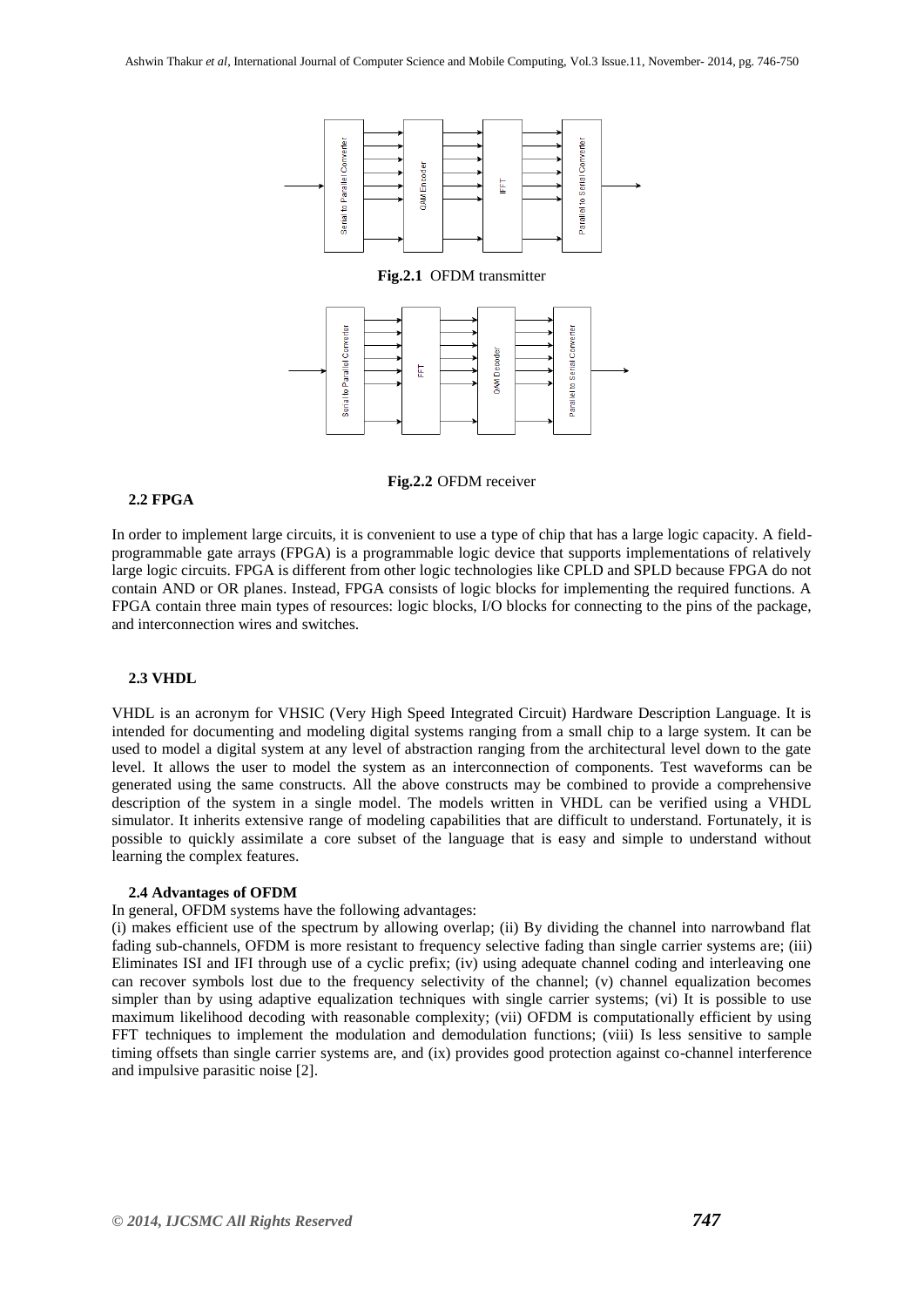## **3. VHDL EMULATION**

## **3.1 Introduction**

During this chapter the results obtained by testing the complete implemented OFDM system will be shown. The testing can be divided into two parts, a simulation part where all testing is done on the PC and a hardware part where testing is done in the hardware. First we will show the results obtained from the simulation part. All these simulations, as we said in the previous chapter, have been implemented using ModelSim 6.3f. Then, in the hardware part, the different equipment used for the testing of the OFDM system will be briefly introduced, and in addition, we will show the data obtained when using the FPGA device.

## **3.2 Simulation phase**

For the simulation phase the testing is done on the PC using the ModelSim 6.3f. The implementation schemes used for the testing have already been introduced in the previous chapter so this section will be focused in the obtained results.

## **3.3 VHDL Emulation Results**

Firstly the serial to parallel converter is used to convert the data from the serial form to the parallel form to introduce it to IFFT and it can be programmed using VHDL language.

| V ModelSim SE PLUS 6.31                          |                 |           |  |  |                                                                                                                                       |                                                                                   | о    |
|--------------------------------------------------|-----------------|-----------|--|--|---------------------------------------------------------------------------------------------------------------------------------------|-----------------------------------------------------------------------------------|------|
| <b>IN Wave</b> - default                         |                 |           |  |  | ----                                                                                                                                  |                                                                                   | $-6$ |
| Add Format Tools Window<br>File:<br>Fdit<br>View |                 |           |  |  |                                                                                                                                       |                                                                                   |      |
| <b>De Ba (19822 AFB</b>                          |                 |           |  |  |                                                                                                                                       | ◇西段图   ↑ ←→ BF   10 mg   BB B   B @ R @ @   # # E d     K @ @   # >   @   Q Q Q @ |      |
| <b>Messages</b>                                  |                 |           |  |  |                                                                                                                                       |                                                                                   |      |
| B-4 /e_serialtoparallel/input_data               | 00001111000011  | ПОЛНОСОНИ |  |  |                                                                                                                                       |                                                                                   |      |
| k_serialtoparale start                           |                 |           |  |  |                                                                                                                                       |                                                                                   |      |
| A le serialtoparalellok                          |                 |           |  |  |                                                                                                                                       | ,,,,,,,,,,,,,,,,,,,,,,                                                            |      |
| A le serialtocarale/ful                          |                 |           |  |  |                                                                                                                                       |                                                                                   |      |
| e-6 /e_serialtsparalel/output_data               | 000011110000111 |           |  |  | <b>MODEMATION sim:/e_serialtoparallel/clk @ 17090 ms<mark>MONIMODAINIA</mark>/ODD0111000011113/ODD01111000011113/0000111100001111</b> |                                                                                   |      |
|                                                  |                 |           |  |  |                                                                                                                                       |                                                                                   |      |

**Fig 3.3.1** Serial to Parallel Converter

The next block is the Quadrature Amplitude Modulation (QAM) that is used as a simple type of complex digital modulation and as illustrated in fig.4.2

| M ModelSim SE PLUS 6.3f                                                             |                                                                                                                                                       |                                                                                                                            |      |                                                                                                                                                                                                                                        |                                   |  |  |      |                                                                                                                                                                                                                                |            |                   |  | $-08$  |
|-------------------------------------------------------------------------------------|-------------------------------------------------------------------------------------------------------------------------------------------------------|----------------------------------------------------------------------------------------------------------------------------|------|----------------------------------------------------------------------------------------------------------------------------------------------------------------------------------------------------------------------------------------|-----------------------------------|--|--|------|--------------------------------------------------------------------------------------------------------------------------------------------------------------------------------------------------------------------------------|------------|-------------------|--|--------|
| <b>IE</b> wave - default                                                            |                                                                                                                                                       |                                                                                                                            |      |                                                                                                                                                                                                                                        |                                   |  |  |      | ---                                                                                                                                                                                                                            |            |                   |  | $-0-3$ |
| File Edit<br>View<br>Add                                                            | Window<br>Tools<br>Format                                                                                                                             |                                                                                                                            |      |                                                                                                                                                                                                                                        |                                   |  |  |      |                                                                                                                                                                                                                                |            |                   |  |        |
| □○日母 ※ № № 22 (共計階)                                                                 |                                                                                                                                                       |                                                                                                                            | 赤西贝革 |                                                                                                                                                                                                                                        | 14++ F 10 10 1 E B F 10 T 2 2 2 2 |  |  |      | 書店社所                                                                                                                                                                                                                           | 【 向 担 】 2→ | 冨                 |  | ď      |
| <b>Messages</b>                                                                     |                                                                                                                                                       |                                                                                                                            |      |                                                                                                                                                                                                                                        |                                   |  |  |      |                                                                                                                                                                                                                                |            |                   |  |        |
| je gan encoder/in                                                                   | 00001111000011<br>000011110000111<br>000011110000111<br>000011110000111<br>000011110000111<br>000011110000111<br>0000111100001111<br>0000111100001111 | <b>DIODISSIONOSISS</b><br>оконнозонн<br>оконнозонн<br>0100111100301111<br>0100111100301111<br>Бюннююнн<br>0000111100001111 |      |                                                                                                                                                                                                                                        |                                   |  |  |      | , (0000111100001111), (0000111100001111), (000011111010011111), (100011110100001111000001111), (000011100001111), (0000111100001111), (0000111100001111), (0000111100001111), (0000111100001111), (0000111100001111), (0000111 |            |                   |  |        |
| t je gan encoder/dk<br>D- <sup>4</sup> le san encoder/ou.<br>D-4 le_gan_encoder/ou. | 000011110000111<br>00011110000111<br>10000000000000                                                                                                   | понимомн                                                                                                                   |      | (0001111000011110) (000111100001110)<br>sim:/e gam encoder/output real 8 6934 ns<br>: 0001111000011110 0001111000011110<br>0001111000011110 0001111000011110<br>0001111000011110 0001111000011110<br>0001111000011110 0001111000011110 |                                   |  |  | toon | 11110000111103-00001111                                                                                                                                                                                                        |            | DOO1113000011110) |  |        |

## **Fig 3.3.2** QAM Encoder

The Inverse Fast Fourier Transform (IFFT) transforms the signals from the frequency domain to the time domain; an IFFT converts a number of complex data points as illustrated in fig.4.3



**Fig 3.3.3** IFFT Block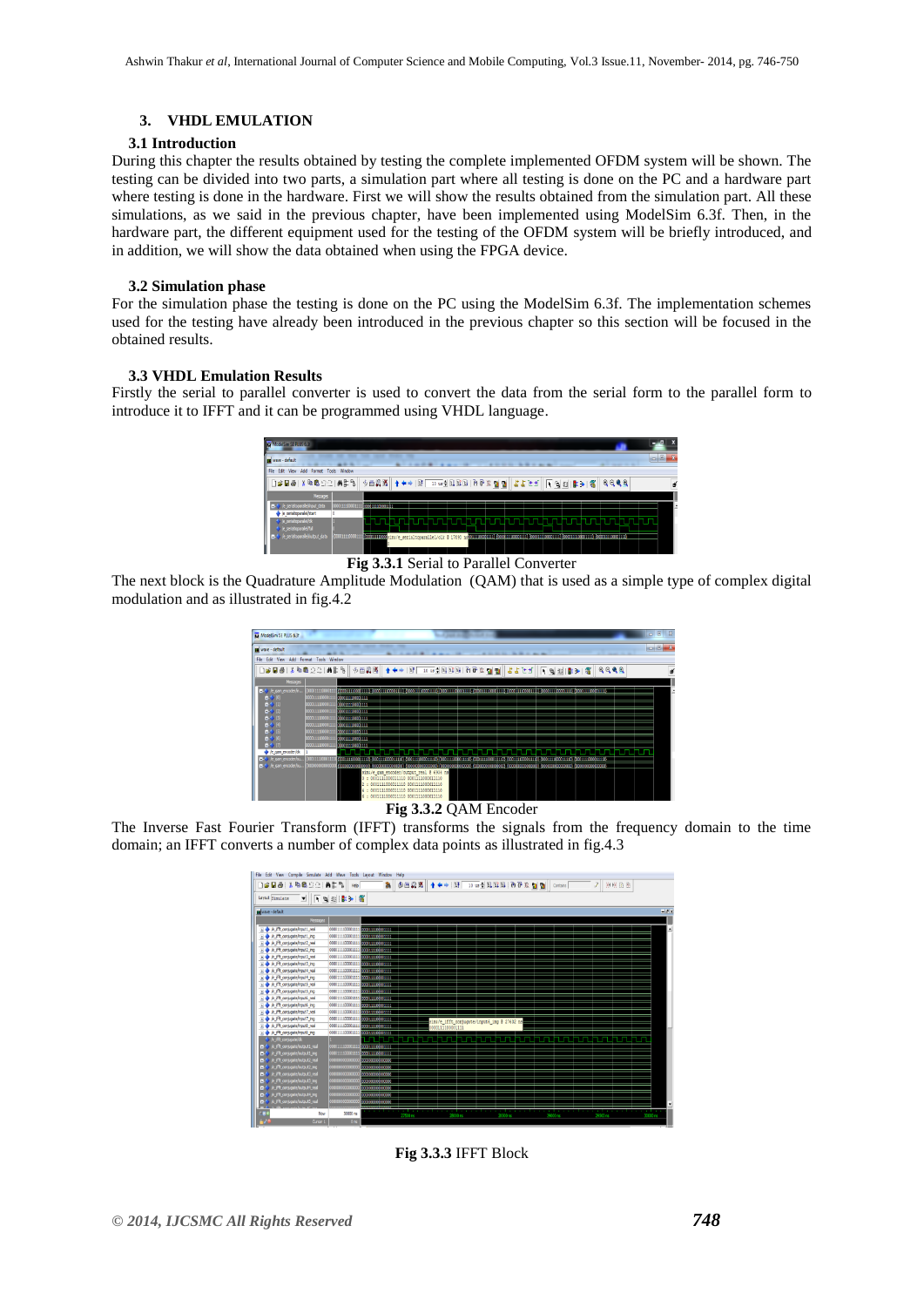Then data is again converted from parallel to serial and sent to receiver through communication channel. At receiver the data is again converted back from parallel to serial & given to the FFT block.



## **Fig 3.3.4** FFT Block

The ouput FFT block is given to the QAM decoder to decode the signal. The output of QAM decoder is as shown below.



**Fig 3.3.5** QAM decoder